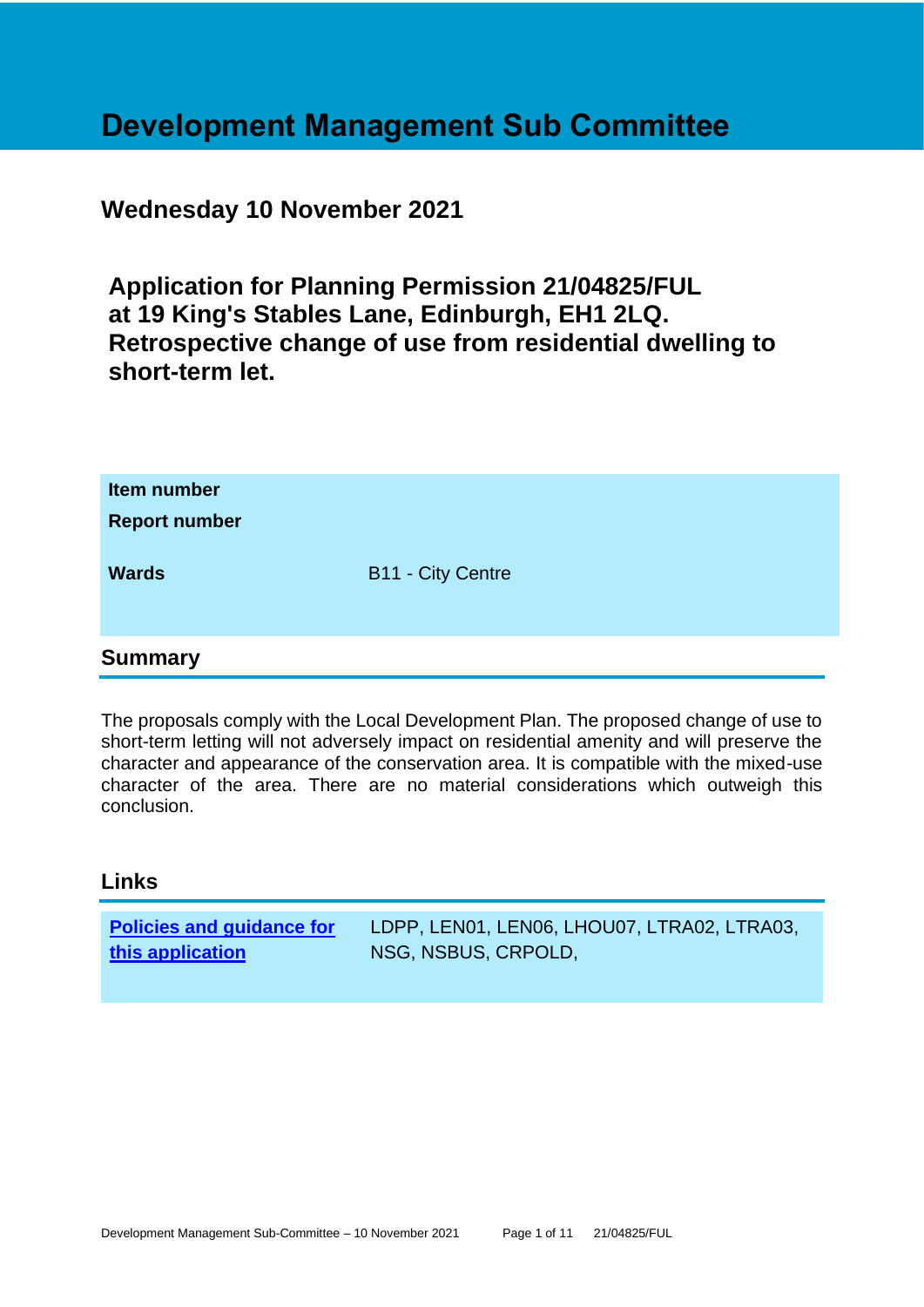# **Report**

# **Application for Planning Permission 21/04825/FUL at 19 King's Stables Lane, Edinburgh, EH1 2LQ. Retrospective change of use from residential dwelling to short-term let.**

# **Recommendations**

**1.1** It is recommended that this application be Granted subject to the details below.

# **Background**

#### **2.1 Site description**

The application property is a small residential unit in a quiet lane at the back of Webster's land on West Port.

The unit has one bedroom, a lounge/kitchen and shower room. A large dormer sits on the roof and there is one parking space in the lane for the unit. The property has its own access and there is no shared amenity space.

There is a mix of uses in the surrounding area.

The site lies within the World Heritage Site.

This application site is located within the Old Town Conservation Area.

#### **2.2 Site History**

2 May 2017 - Planning permission granted for the change of use from an office/workshop to a residential dwelling (application reference 17/00954/FUL)

# **Main report**

#### **3.1 Description of the Proposal**

The application seeks planning permission for the change of use from a residential dwelling to a short-term let (STL). The physical alterations to the property to form the dwelling were granted under application 17/00954/FUL and have been completed although it has never been occupied for residential purposes.

The property is currently let on a short-term basis. The applicant states the property has been being used a short-term let since April 2021. The application is therefore retrospective.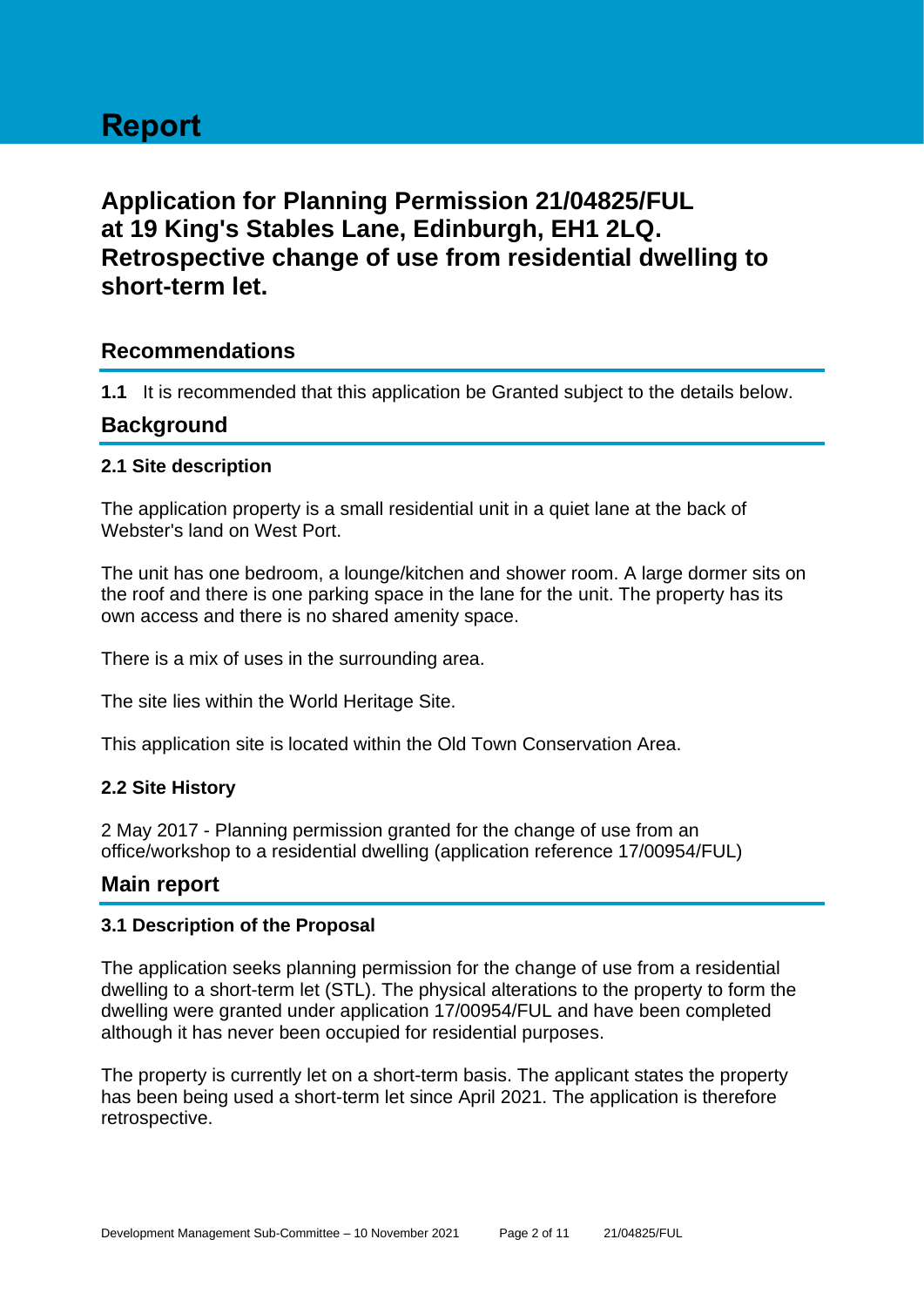# **3.2 Determining Issues**

Section 25 of the Town and Country Planning (Scotland) Act 1997 states - Where, in making any determination under the planning Acts, regard is to be had to the development plan, the determination shall be made in accordance with the plan unless material considerations indicate otherwise.

Section 64 of the Planning (Listed Buildings and Conservation Areas) (Scotland) Act 1997 states - special attention shall be paid to the desirability of preserving or enhancing the character or appearance of the conservation area.

Do the proposals comply with the development plan?

If the proposals do comply with the development plan, are there any compelling reasons for not approving them?

If the proposals do not comply with the development plan, are there any compelling reasons for approving them?

#### **3.3 Assessment**

To address these determining issues, the Committee needs to consider whether:

- a) the proposal is acceptable in principle;
- b) the development preserves or enhances the special character or appearance of the conservation area;
- c) the development affects the Outstanding Universal Value of the Edinburgh World Heritage Site;
- d) the development complies with parking standards and
- e) any comments made have been addressed.

#### a) Principle of development

Policy Del 2 states that development which lies within the area of the City Centre will be permitted which retains and enhances its character, attractiveness, vitality and accessibility and contributes to its role as a strategic business and regional shopping centre and Edinburgh's role as a capital city.

The proposals would provide additional visitor facilities in an area of the city centre close to a speciality shopping centre with a range of uses including shops, public houses and restaurants. Whilst the eastern section of the lane is characterised by residential properties, the west section is dominated by parking for Argyle House, a large office block. Other nearby neighbouring uses include student housing, an aparthotel and businesses. The site is within reasonable walking distance from public transport - buses and tram. It complies with policy Del 2.

However, the main policy that is applicable to the assessment of short-stay lets (STLs) is LDP policy Hou 7 (Inappropriate Uses in Residential Areas) which states that developments, including changes of use which would have a materially detrimental impact on the living conditions of nearby residents, will not be permitted.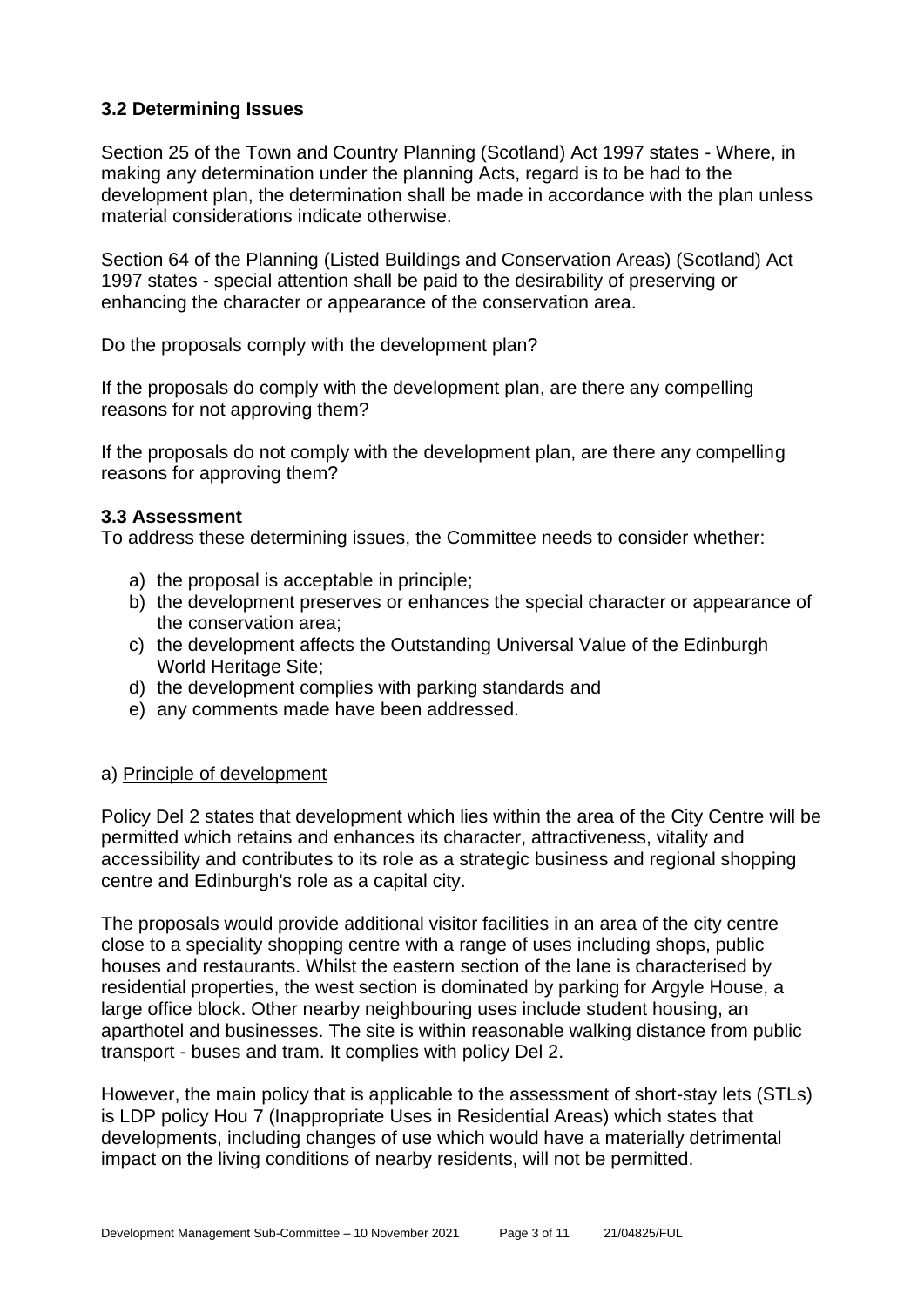There are no policies relating specifically to the loss of housing stock or the control of short stay lets in the current LDP.

The non-statutory Guidance for Businesses states that an assessment of a change of use of dwellings to short stay lets will have regard to:

- − The character of the new use and of the wider area;
- − The size of the property;
- − The pattern of activity associated with the use including numbers of occupants, the period of use, issues of noise, disturbance and parking demand and
- − The nature and character of any services provided.

In connection to short stay lets it states - *"The Council will not normally grant planning permission in respect of flatted properties where the potential adverse impact on residential amenity is greatest".*

There has been a number of appeal decisions which have helped to assess whether short stay letting is acceptable or not. These appeals are material planning considerations. The main determining issues in these cases relate to the following:

- − The location of the property and, in particular, whether it is part of a common stair shared by residents. Typically, appeals are successful where the property has its own private access;
- The frequency of movement and likely disturbance for neighbours, and whether this is likely to be more than a full-time tenant occupying the flat. Generally, the smaller the flat the less likelihood of disturbance to neighbours;
- − The impact on the character of the neighbourhood. Again, this often relates to the size of the property and whether anyone renting it for a few days is likely to shop or use local services any differently from a long-term tenant;
- − The nature of the locality and whether the property is located within an area of activity such as being on a busy road or near shops and other commercial services. As such, residents would be accustomed to some degree of ambient noise/ disturbance.

These appeals have also found that short stay visitor accommodation units can be acceptable in predominately residential areas.

Paragraph 220 of the LDP acknowledges that tourism is the biggest source of employment in Edinburgh, providing jobs for over 31,000 people. Whilst there is not a specific LDP policy relating to the jobs created through the required care, maintenance and upkeep of STL properties, the economic benefits are a material planning consideration.

In this case the property has its own access and there is no garden ground to the front or rear. Any potential noise conflicts will be from the lane outside or from within the property. As a lane with a mix of uses, there is already a degree of activity and the question is whether the conversion of this unit to a short term let will make that materially worse and so adversely impact on residential amenity.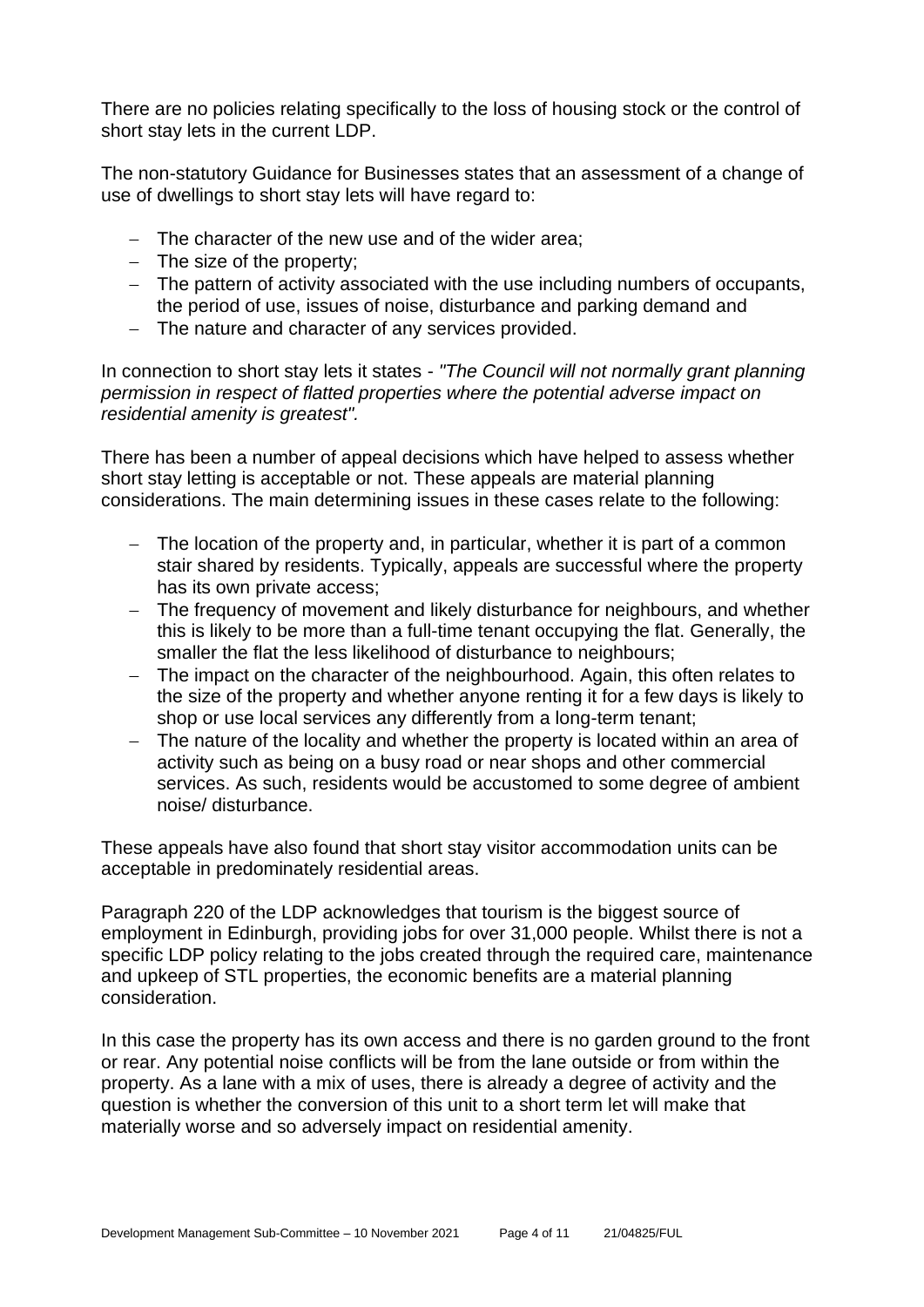The key issue is that this is a one bedroom property suitable for two persons and the likelihood of disturbance to neighbours is low. Space inside the unit is limited and whilst any planning permission cannot be conditioned in terms of number of occupants, it is unlikely it will be used for large numbers of visitors which may impact on neighbours' amenity. On the balance of probability there will be no adverse impact on residential amenity and LDP policy Hou 7 is complied with.

#### b) Conservation Area

Section 64(1) of the Planning (Listed Buildings and Conservation Areas) (Scotland) Act 1997 states:

*"In exercise, with respect to any buildings or other land in a conservation area, of any powers under any of the provisions in subsection (2), special attention shall be paid to the desirability of preserving or enhancing the character or appearance of that area."*

LDP Policy Env 6 (Conservation Areas - Development) states that development within a conservation area will be permitted if it preserves or enhances the special character or appearance of the conservation area and is consistent with the relevant conservation area character appraisal and demonstrates high standards of design and utilises materials appropriate to the historic environment.

The Old Town Conservation Area Character Appraisal emphasises the survival of the original medieval street pattern; the wealth of important landmark buildings; the survival of an outstanding collection of archaeological remains, medieval buildings, and 17thcentury town houses; the consistent and harmonious height and mass of buildings; the importance of stone as a construction material for both buildings and the public realm; the vitality and variety of different uses; and the continuing presence of a residential community.

There are no external alterations and the development preserves both the character and appearance of the conservation area. The change of use from a one-bedroom domestic flat to a short-term holiday let (STL) will not have any material impact on the character of the conservation area. The change of use would preserve the appearance of the conservation area.

The proposal complies with LDP Policy Env 6.

#### c) World Heritage Site

LDP Policy Env 1 states development which would harm the qualities which justified the inscription of the Old and New Towns of Edinburgh and/or the Forth Bridge as World Heritage Sites or would have a detrimental impact on a Site's setting will not be permitted.

The inscription reasons are set out in the Edinburgh World Heritage Site Management Plan as follows: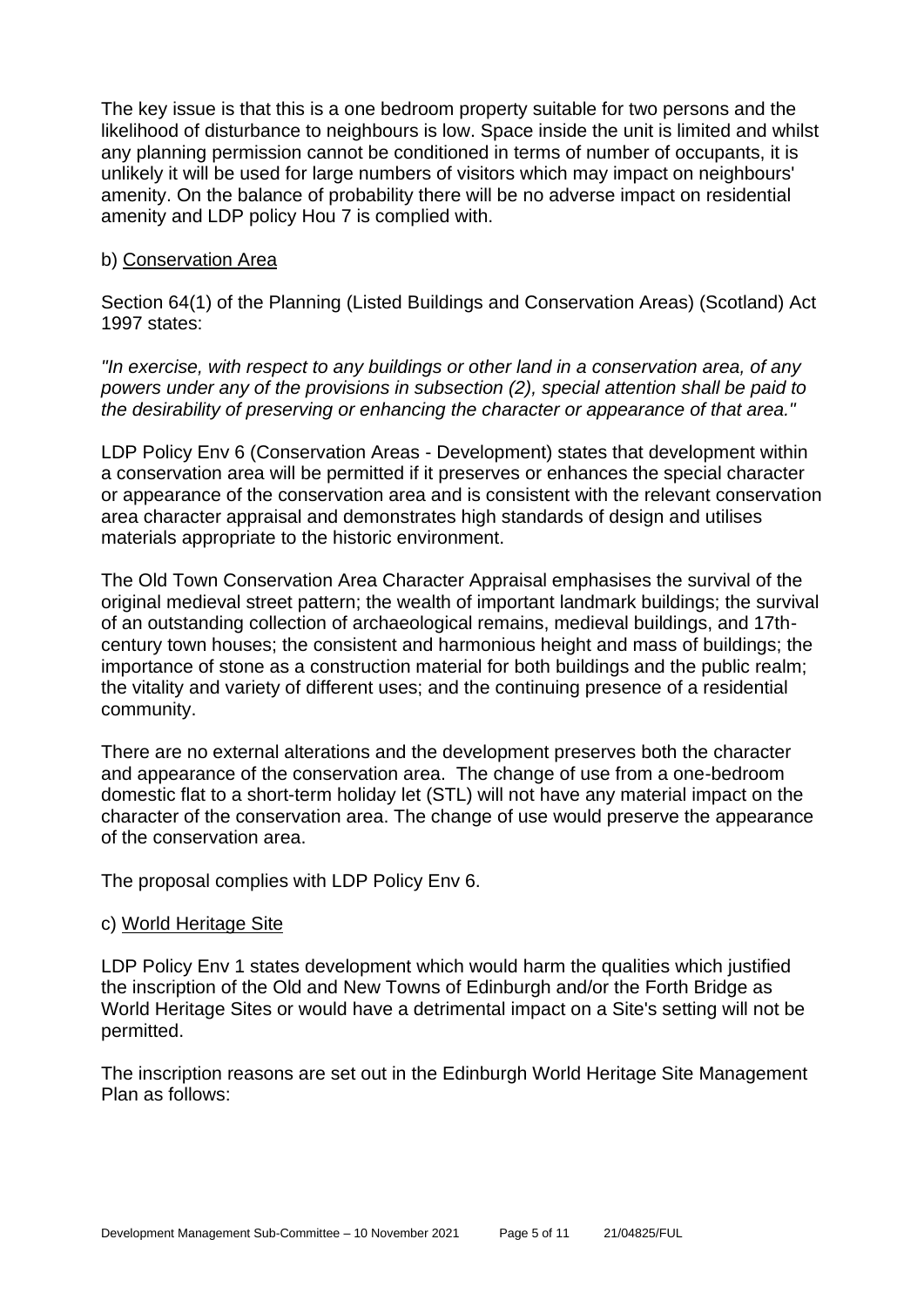The Old and New Towns of Edinburgh World Heritage Site (WHS) met two criteria -

Criterion (ii) - Have exerted great influence, over a span of time or within a cultural area of the world, on developments in architecture, monumental arts, or town planning and landscape design. The successive planned extensions of the New Town, and the high quality of its architecture, set standards for Scotland and beyond, and exerted a major influence on the development of urban architecture and town planning throughout Europe, in the 18th and 19th centuries.

Criterion (iv) - Be an outstanding example of a type of building or architectural ensemble or landscape which illustrates (a) significant stage(s) in human history.

The proposed change of use as short stay lets does not affect the reasons for the inscription and therefore meets policy Env 1. In addition, the Management Plan notes the importance of the value of the WHS to tourism industry and business community and stresses the importance of sustainable tourism. The proposal will not have a detrimental impact on the Outstanding Universal Value of the World Heritage Site.

The proposal complies with LDP Policy Env 1.

#### d) Parking standards

LDP policy Tra 2 - Private Car Parking encourages low car provision where a development is accessible to public transport stops and that existing off-street car parking spaces could adequately accommodate the proposed development.

LDP policy Tra 3 - Private Cycle Parking supports development where proposed cycle parking and storage provision complies with the standards set out in Council Guidance.

There is an existing car parking space in the lane and it is intended to keep this for visitors. Whilst its removal is preferred to encourage sustainable methods of transport, there is no change to the existing situation and no basis for requiring its removal.

There is no cycle parking standard for STLs and the unit is small. A bike could be parked in the lounge near the front door if required.

The proposals comply with policies Tra 2 and Tra 3.

#### e) Public comments

#### **Material comments - objection**

- loss of permanent housing stock addressed in section 3.3a)
- impact on residential amenity addressed in section 3.3a)

#### **Non-material comments**

- applicant is an investment company. This is not a material planning consideration.
- no benefit to local community. There are no statutory policies in the LDP which require this.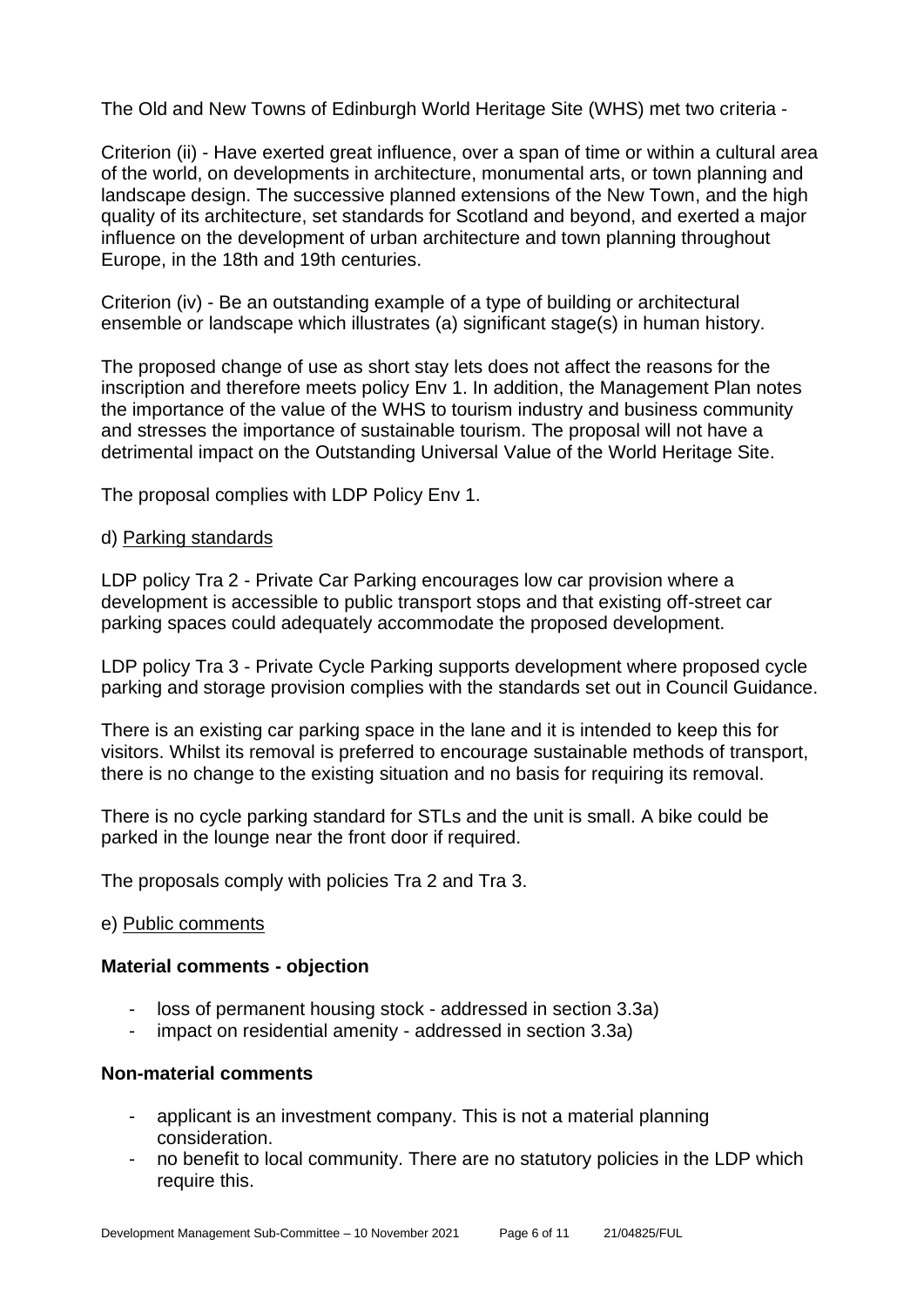#### **Conclusion**

The proposals comply with the Local Development Plan. The proposed change of use to short-term letting will not adversely impact on residential amenity and will preserve the character and appearance of the conservation area. It is compatible with the mixeduse character of the area. There are no material considerations which outweigh this conclusion.

It is recommended that this application be Granted subject to the details below.

#### **3.4 Conditions/reasons/informatives**

#### **Informatives**

It should be noted that:

- 1. As soon as practicable upon the completion of the development of the site, as authorised in the associated grant of permission, a 'Notice of Completion of Development' must be given, in writing to the Council.
- 2. No development shall take place on the site until a 'Notice of Initiation of Development' has been submitted to the Council stating the intended date on which the development is to commence. Failure to do so constitutes a breach of planning control, under Section 123(1) of the Town and Country Planning (Scotland) Act 1997.

# **Financial impact**

#### **4.1 The financial impact has been assessed as follows:**

There are no financial implications to the Council.

# **Risk, Policy, compliance and governance impact**

**5.1** Provided planning applications are determined in accordance with statutory legislation, the level of risk is low.

# **Equalities impact**

#### **6.1 The equalities impact has been assessed as follows:**

The application has been assessed and has no impact in terms of equalities or human rights.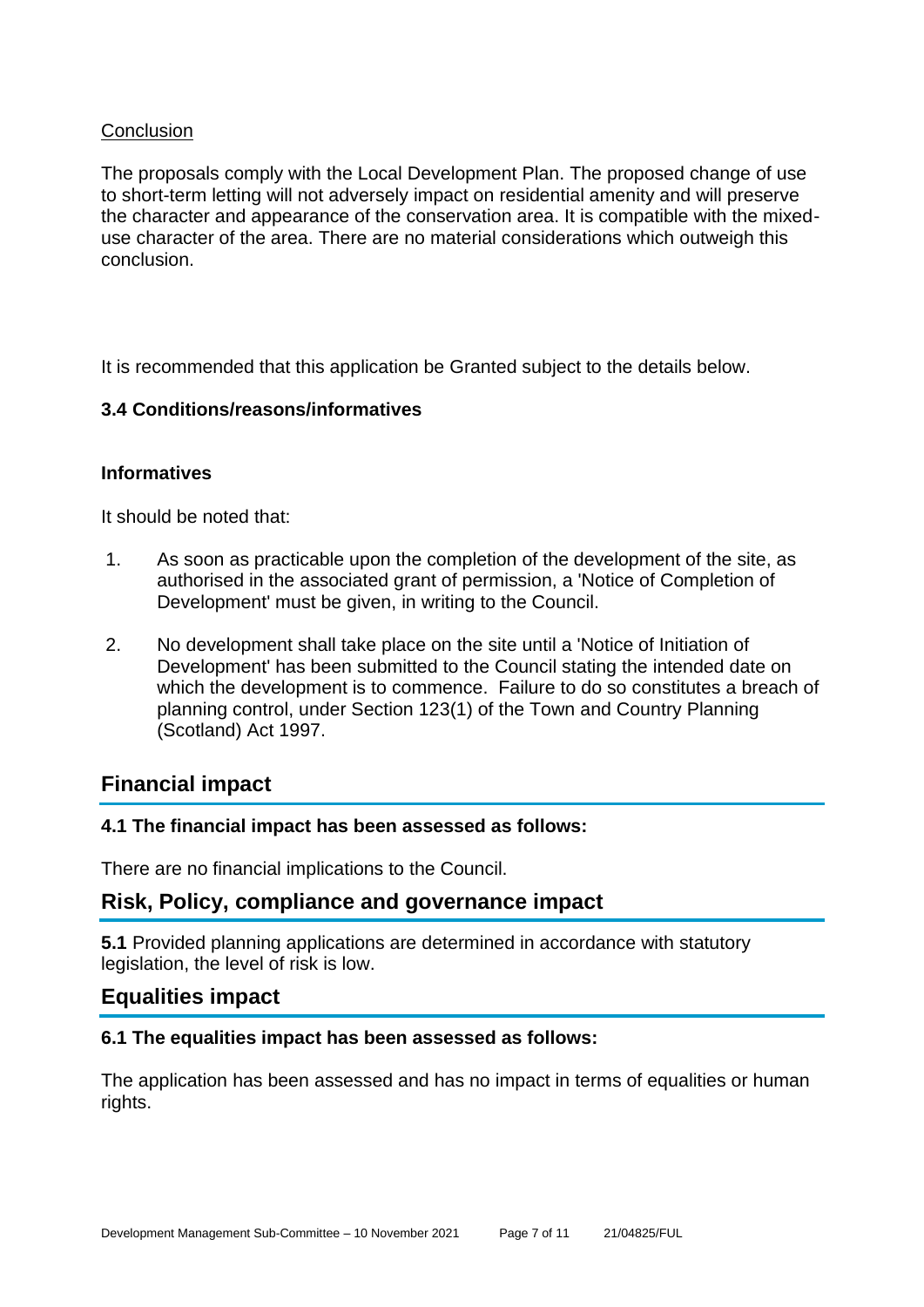# **Sustainability impact**

#### **7.1 The sustainability impact has been assessed as follows:**

This application is not subject to the sustainability requirements of the Edinburgh Design Guidance.

# **Consultation and engagement**

#### **8.1 Pre-Application Process**

There is no pre-application process history.

#### **8.2 Publicity summary of representations and Community Council comments**

One objection has been received.

# **Background reading/external references**

- To view details of the application go to
- [Planning and Building Standards online services](https://citydev-portal.edinburgh.gov.uk/idoxpa-web/search.do?action=simple&searchType=Application)
- [Planning guidelines](http://www.edinburgh.gov.uk/planningguidelines)
- [Conservation Area Character Appraisals](http://www.edinburgh.gov.uk/characterappraisals)
- **[Edinburgh Local Development Plan](http://www.edinburgh.gov.uk/localdevelopmentplan)**
- **[Scottish Planning Policy](http://www.scotland.gov.uk/Topics/Built-Environment/planning/Policy)**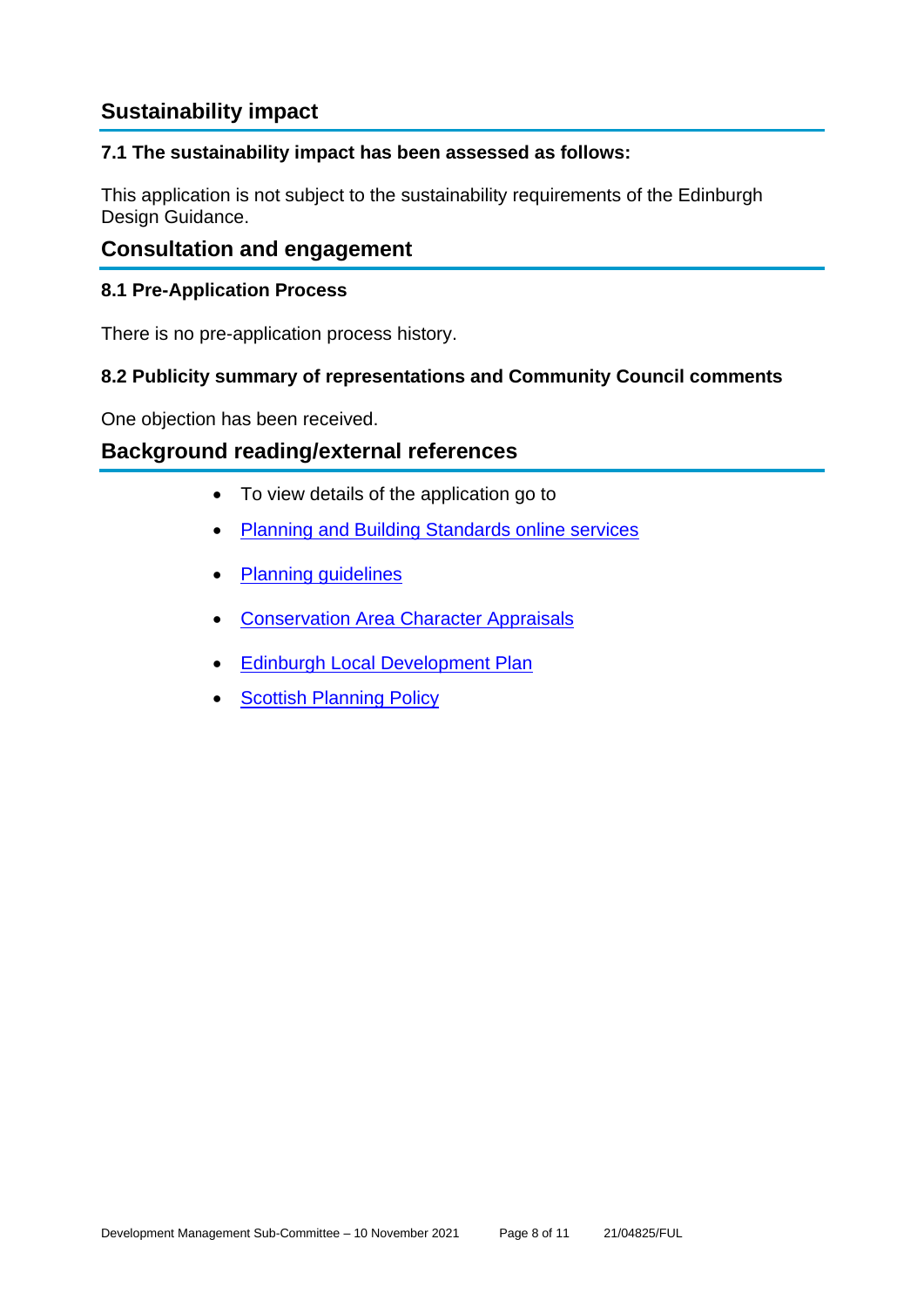| <b>Statutory Development</b><br><b>Plan Provision</b> | Urban area        |
|-------------------------------------------------------|-------------------|
| Date registered                                       | 14 September 2021 |
| <b>Drawing numbers/Scheme</b>                         | $01-02,$          |
|                                                       | Scheme 1          |

**David Givan** Chief Planning Officer PLACE The City of Edinburgh Council

Contact: Nancy Jamieson, Team Manager E-mail:nancy.jamieson@edinburgh.gov.uk

# **Links - Policies**

#### **Relevant Policies:**

#### **Relevant policies of the Local Development Plan.**

LDP Policy Env 1 (World Heritage Site) protects the quality of the World Heritage Site and its setting.

LDP Policy Env 6 (Conservation Areas - Development) sets out criteria for assessing development in a conservation area.

LDP Policy Hou 7 (Inappropriate Uses in Residential Areas) establishes a presumption against development which would have an unacceptable effect on the living conditions of nearby residents.

LDP Policy Tra 2 (Private Car Parking) requires private car parking provision to comply with the parking levels set out in Council guidance, and sets criteria for assessing lower provision.

LDP Policy Tra 3 (Private Cycle Parking) requires cycle parking provision in accordance with standards set out in Council guidance.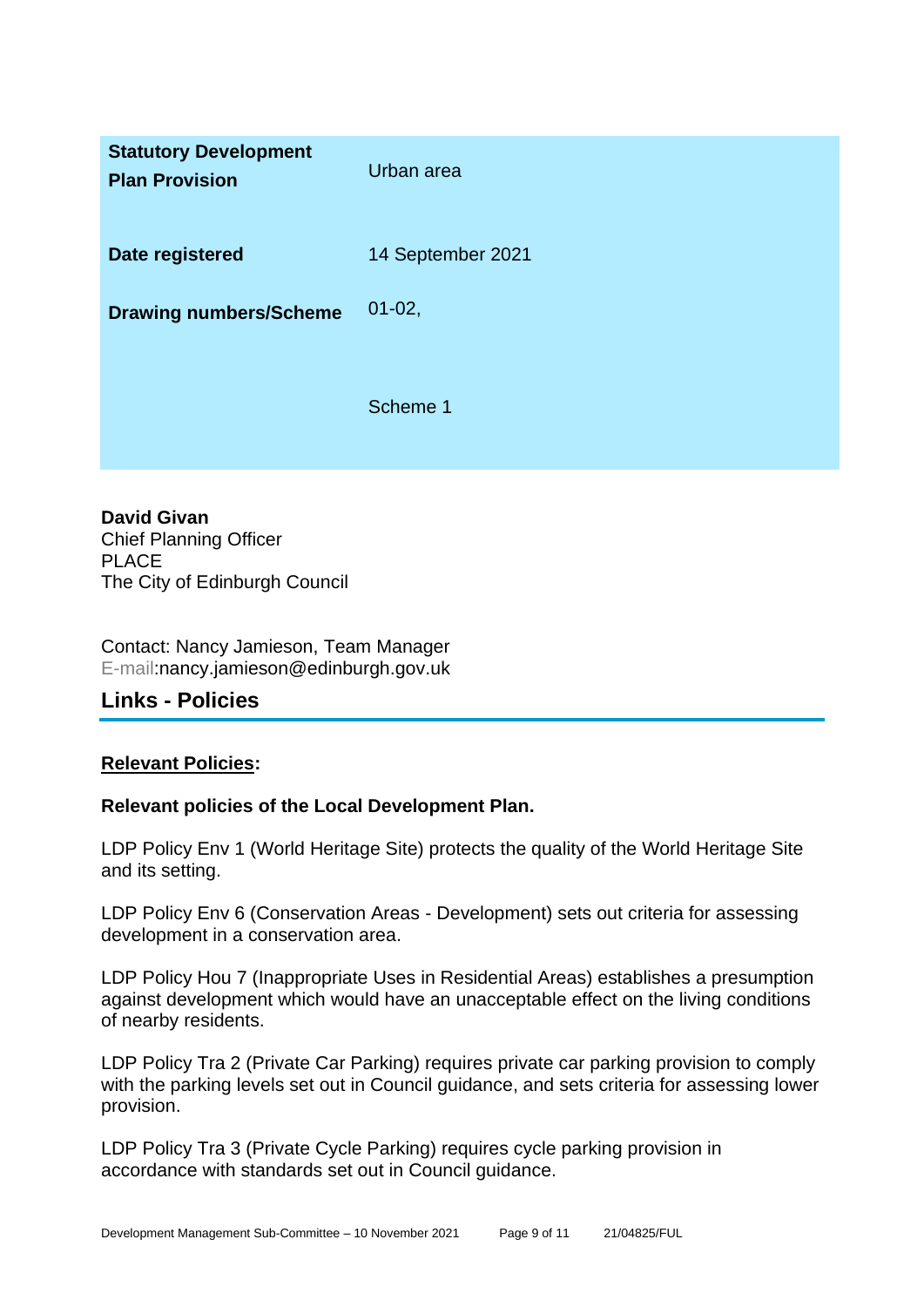#### **Relevant Non-Statutory Guidelines**

**Non-statutory guidelines** 'GUIDANCE FOR BUSINESSES' provides guidance for proposals likely to be made on behalf of businesses. It includes food and drink uses, conversion to residential use, changing housing to commercial uses, altering shopfronts and signage and advertisements.

**The Old Town Conservation Area Character Appraisal** emphasises the survival of the original medieval street pattern; the wealth of important landmark buildings; the survival of an outstanding collection of archaeological remains, medieval buildings, and 17th-century town houses; the consistent and harmonious height and mass of buildings; the importance of stone as a construction material for both buildings and the public realm; the vitality and variety of different uses; and the continuing presence of a residential community